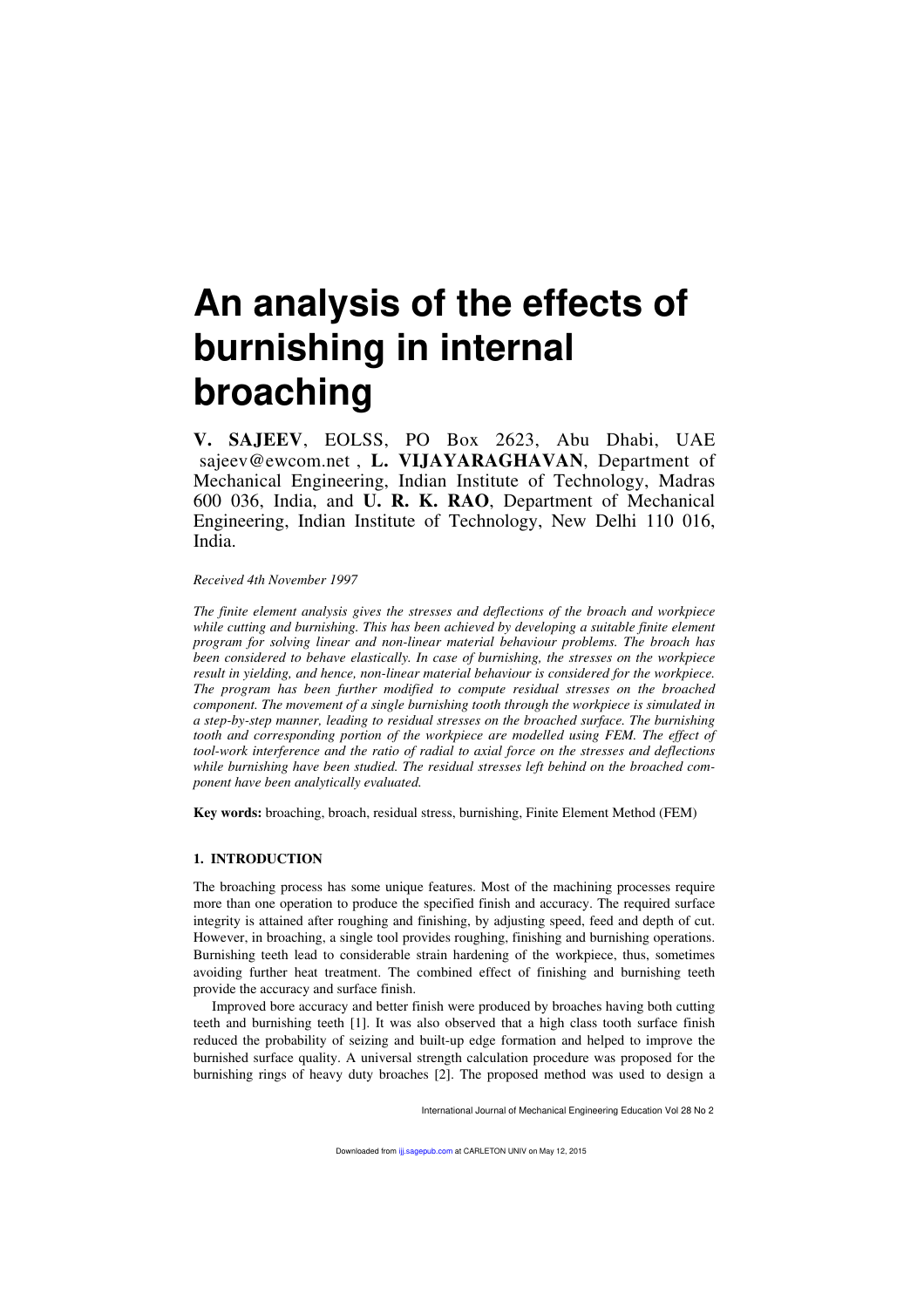composite deformation broach of increased strength. There is not much information available on the burnishing action of a broach.

In this paper, the burnishing tooth and workpiece have been modelled to obtain stresses and deflections in the tool and workpiece during burnishing. The broach has been considered to behave elastically. In case of burnishing, the stresses on the workpiece result in yielding, and hence, non-linear material behaviour is considered for the workpiece. The burnishing action has been simulated by considering the movement of burnishing load on the workpiece surface in a step-by-step iterative manner leading to the computation of residual stresses on the workpiece surface. A burnishing tooth and corresponding portion of the workpiece are modelled as shown in Figs. 1 and 2. The burnishing forces are assumed to be distributed exponentially along the contacting regions of the burnishing tooth and workpiece as shown in Figs. 1 and 2. The analysis is carried out for different tool-work interferences. In order to simulate the burnishing action, burnishing force is moved along the length of the inner surface. Discretization of the workpiece for the calculation of the residual stresses is shown in Fig. 3.



Fig. 1. Discretization of the burnishing tooth.

#### **2. RESULTS AND DISCUSSION**

In the analysis of the burnishing, the workpiece yields only at a few elements near the inner surface. Comparing the results for a material which behaves in an elastic-perfectly plastic manner and for a material which displays strain hardening, it is seen that there is only a marginal increase in the burnishing stress for the latter case. As an example, the burnishing stress obtained for an element on the workpiece at the tool-work interface has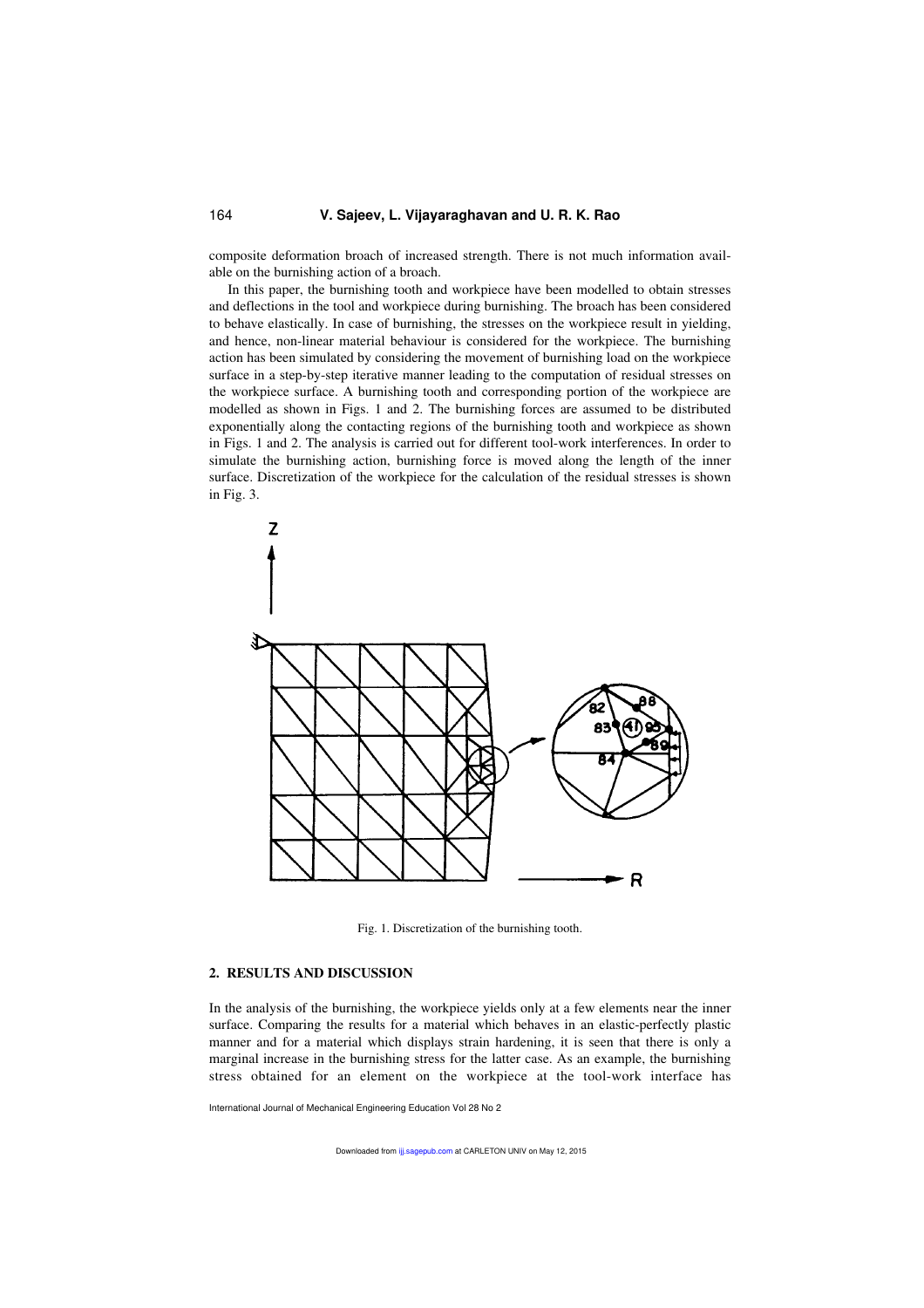

Fig. 2. Discretization of the workpiece for burnishing



Fig. 3. Discretization of the workpiece for calculating residual stress.

 $\sigma_r = -1351 \text{ N/mm}^2$  without strain hardening and  $\sigma_r = -1352 \text{ N/mm}^2$  with linear strain hardening (strain hardening = 0.2 E). In this study, the elastic–plastic material behaviour is considered. In the calculation of the residual stresses a relatively small value (10  $\mu$ m) of tool-work interference is considered. High interferences increase the computational time and cause yielding at the inner surface even during unloading.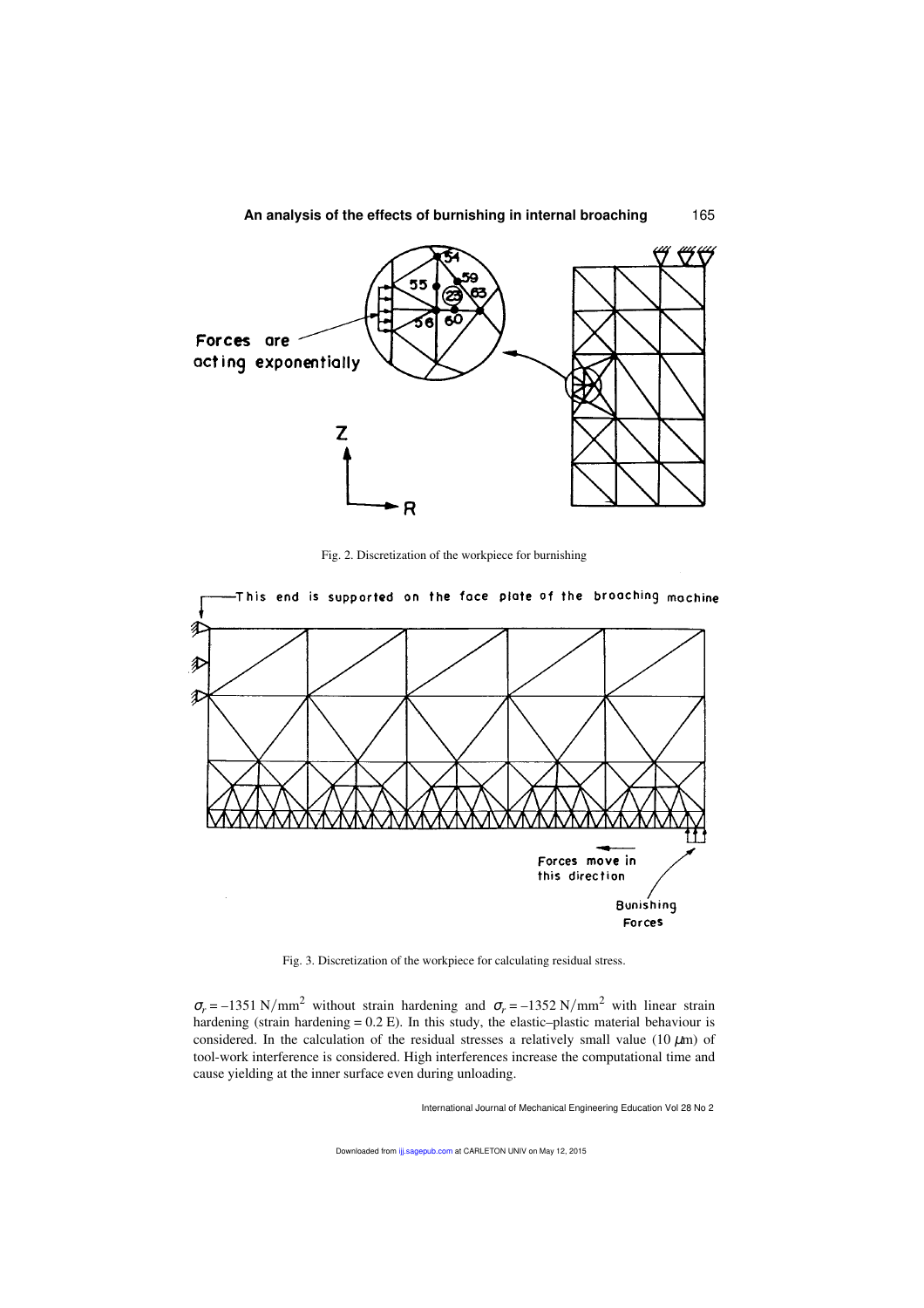## 166 **V. Sajeev, L. Vijayaraghavan and U. R. K. Rao**

## **2.1 Stresses on the burnishing tooth**

The stress distribution along the periphery of the burnishing tooth is shown in Fig. 4. Burnishing stresses are found to be highly compressive at the tool-work interface. The trailing portion of the burnishing tooth has compressive stresses while the leading end has marginally tensile stresses.



Fig. 4. Stresses along the periphery of the burnishing tooth.

## **2.2 Stresses on the workpiece while burnishing**

Stresses on the workpiece along its length while burnishing are plotted in Fig. 5. Stresses at the burnishing tooth-workpiece interface are compressive. Fig. 6 shows stresses along the thickness of the workpiece during burnishing. Stresses are compressive near inner surface,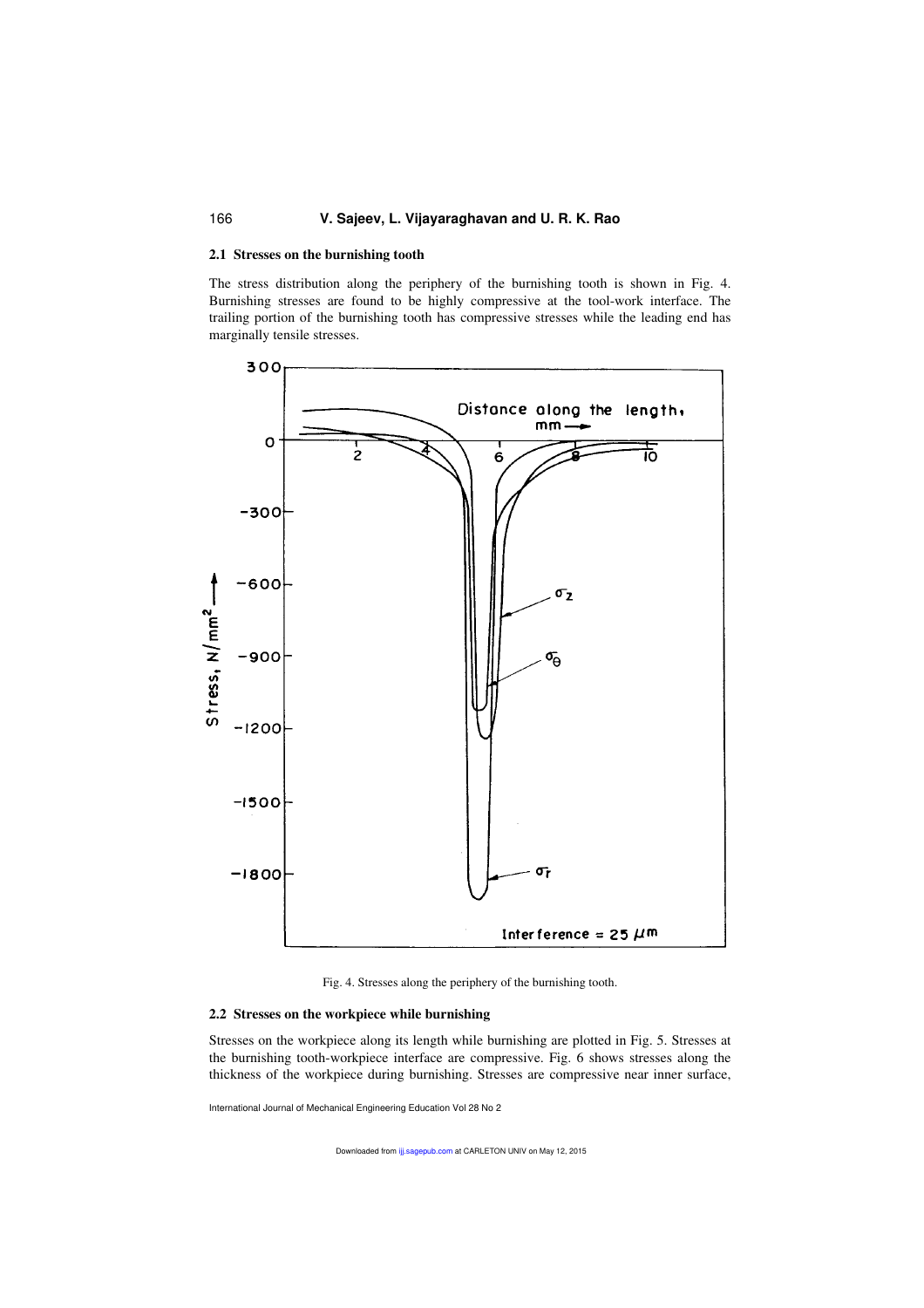and drop to tensile or low compressive values as the distance along the thickness (radius) increases. Along the length of the workpiece, at the trailing end  $\sigma_r$  and  $\sigma_\theta$  are tensile and at the interface all the stresses are compressive.





#### **2.3 Dimensional changes in burnishing for different tool-work interferences**

The interference is obtained by adding the absolute values of the tool deflections and workpiece deflections at the interface. In case of burnishing tooth, elastic material properties are assumed, while for the workpiece non-linear material behaviour is assumed. The cutting forces are changed to get different values of tool-work interferences. Different ratios of the radial to axial forces are assumed in the case of low carbon steel. The variation of change in dimension with tool-work interference for different ratios of axial to radial forces is plotted in Fig. 7. Dimensional change in burnishing is of the order of  $0.4 \mu m$  for interference up to  $30 \mu$ m. The maximum value of the dimensional change increases with the increase in interference. Fig. 8 shows the dimensional change due to burnishing for brass and aluminium.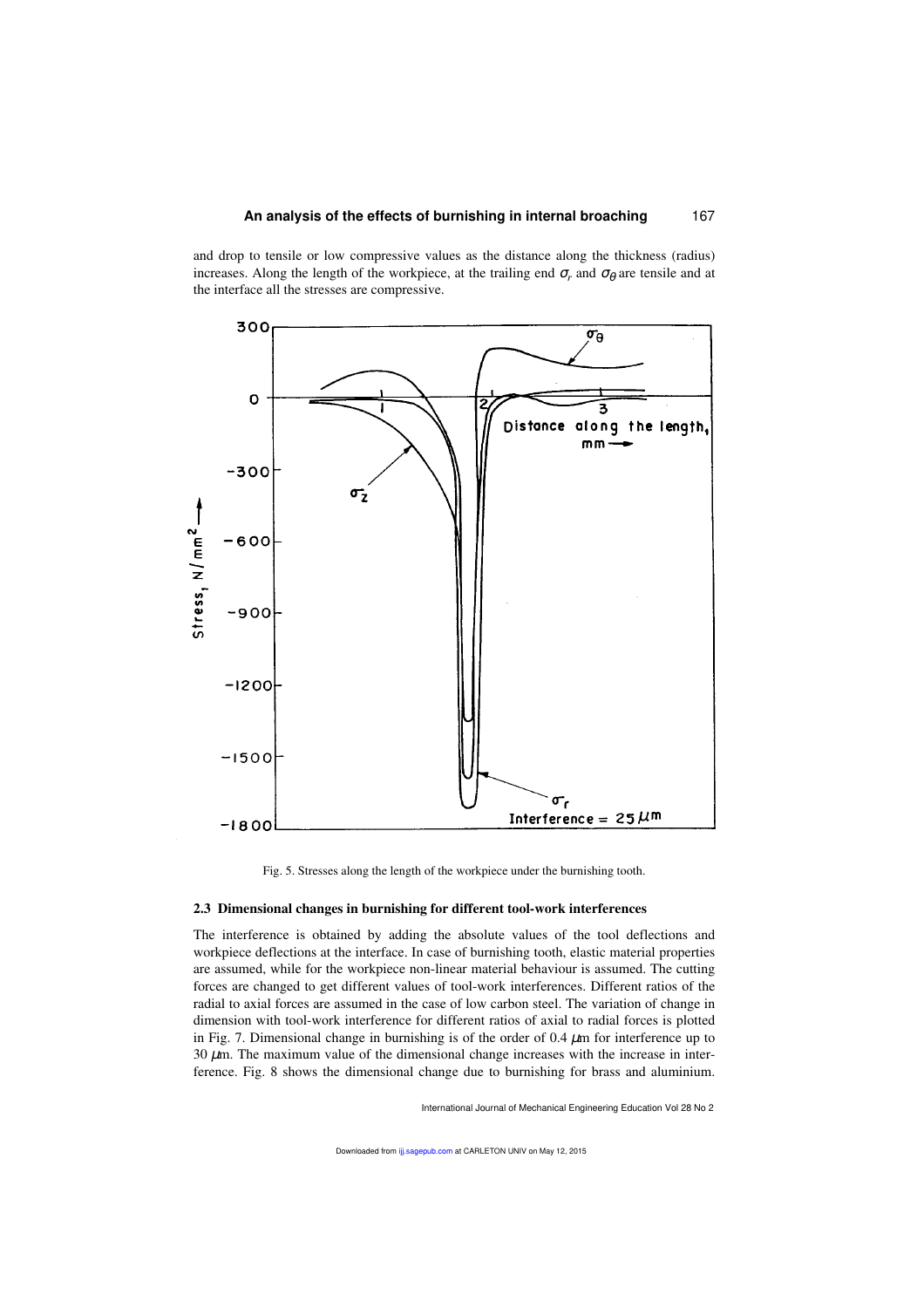The dimensional change for an interference of 30  $\mu$ m is 1.3  $\mu$ m for aluminium and less than  $0.075 \mu m$  for brass.



Fig. 6. Stresses along the thickness of the workpiece under the burnishing tooth.

# **2.4 Dimensional change in burnishing for different thicknesses of the workpiece for a given load**

Dimensional change caused by burnishing is dependent on the thickness of workpiece (Fig. 9). The dimensional change due to burnishing decreases with the increase in thickness of the workpiece for a given load.

## **2.5 Dimensional change in burnishing for different thicknesses of the workpiece for same interference**

The variation of the dimensional change in burnishing with interference, for different thicknesses of the workpiece, is shown in Fig. 10. For a given interference, there is a marginal increases in the dimensional change as the thickness of the workpiece increases.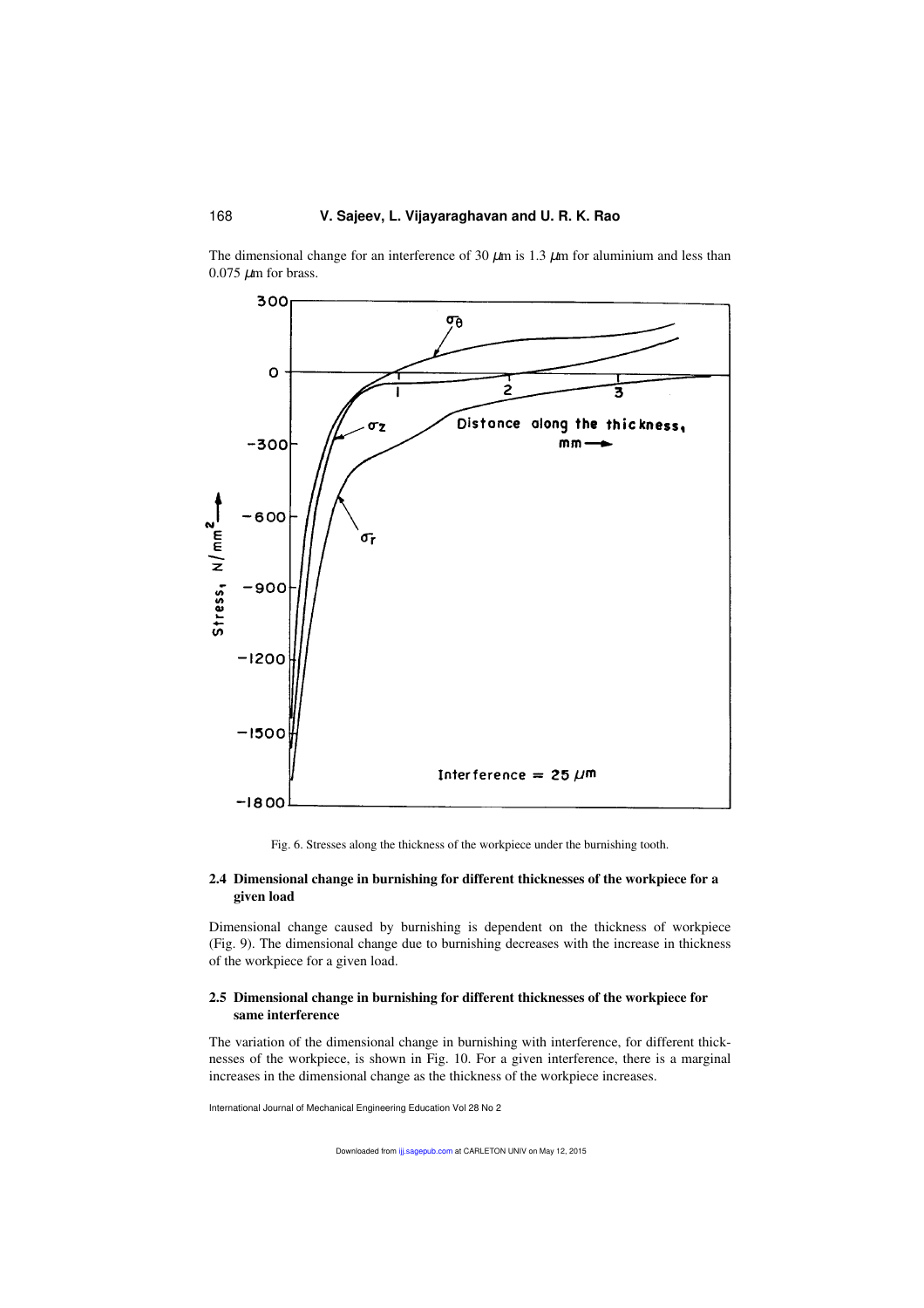

Fig. 7. Dimensional change due to burnishing for different interferences with different ratios of axial to radial forces while broaching low carbon steel.

#### **2.6 Residual stresses along the length of the workpiece**

Residual stress distribution along the length of the workpiece is shown in Fig. 11. The residual stresses were obtained by simulating the movement of the burnishing load of a single tooth near the inner wall (0.00677 mm away from the wall) are plotted.

#### **2.7 Residual stresses along the thickness of the workpiece**

Residual stress variations along the thickness of the workpiece at three different sections are shown in Fig. 12. Residual stresses are high near the inner diameter and drop to low values a short distance away.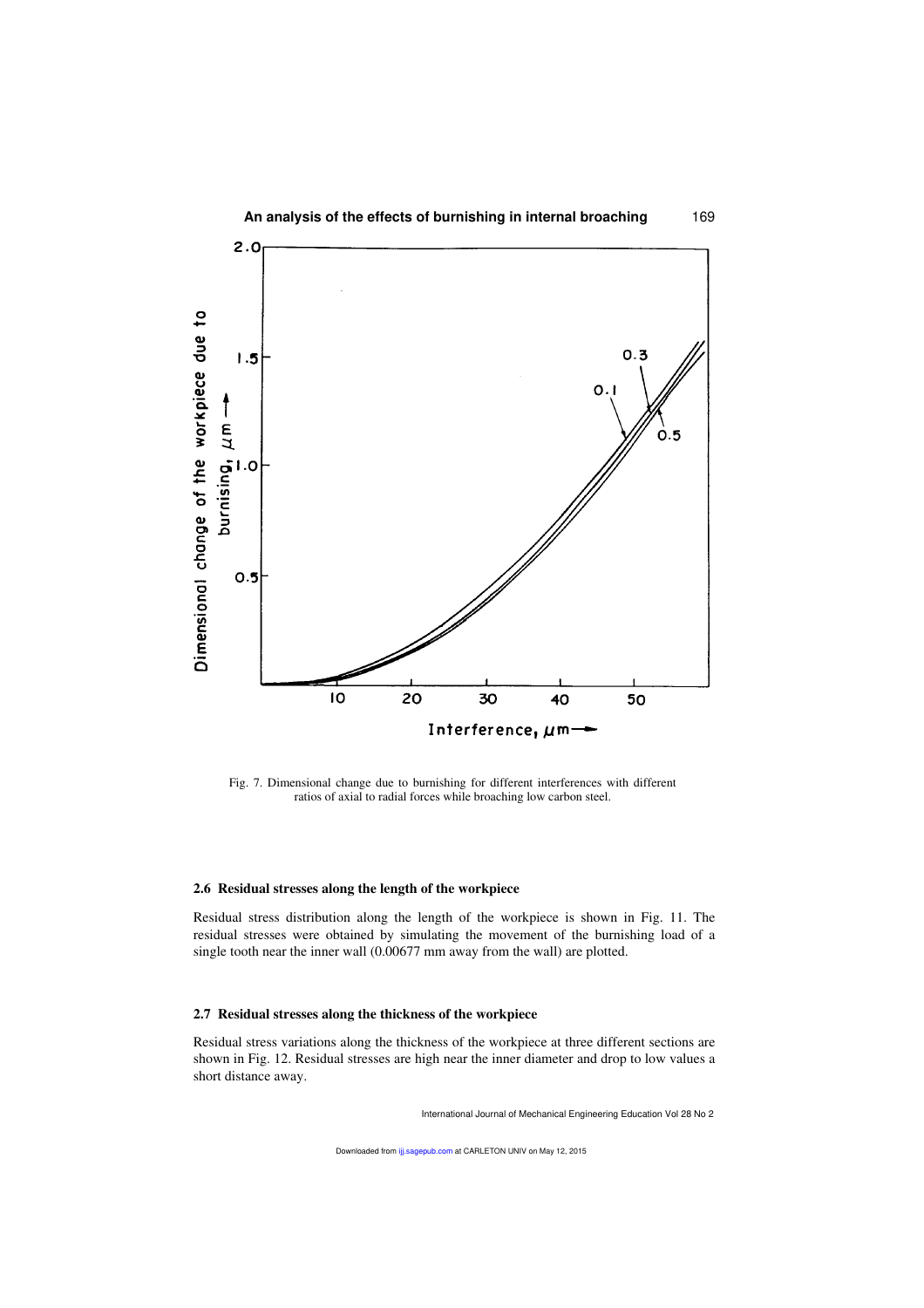

Fig. 8. Dimensional change due to burnishing for different interferences while broaching brass and aluminium.



Fig. 9. Dimensional change due to burnishing for different thicknesses of the workpiece for a given load while broaching low carbon steel.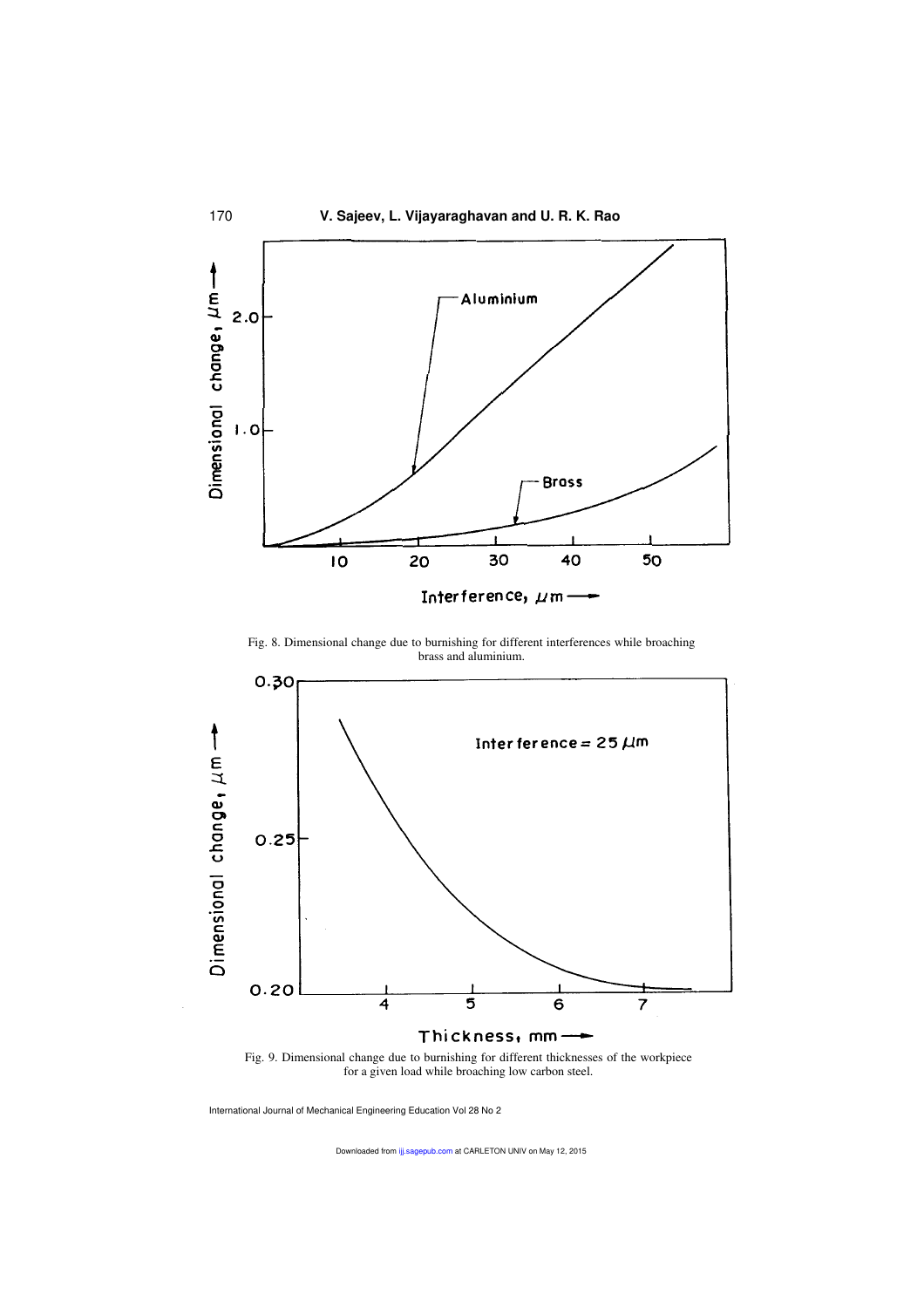

Interference,  $\mu$ m —

20

Fig. 10. Dimensional change due to burnishing for different values of interferences with different workpiece thicknesses while broaching low carbon steel.

IO

## **3. CONCLUSIONS**

Tool-work interfaces while burnishing have compressive stresses. Burnishing stresses on the tool and workpiece are very high at the tool-work interface and low at all other regions. Dimensional change in burnishing is proportional to the tool-work interface. The ratio of radial to axial force does not have much influence on the dimensional change due to burnishing. The dimensional change in burnishing is lower for brass and higher for aluminium than for steel for the same interference. The dimensional change in burnishing marginally increases with the thickness of the workpiece for a constant interference. The

International Journal of Mechanical Engineering Education Vol 28 No 2

30

40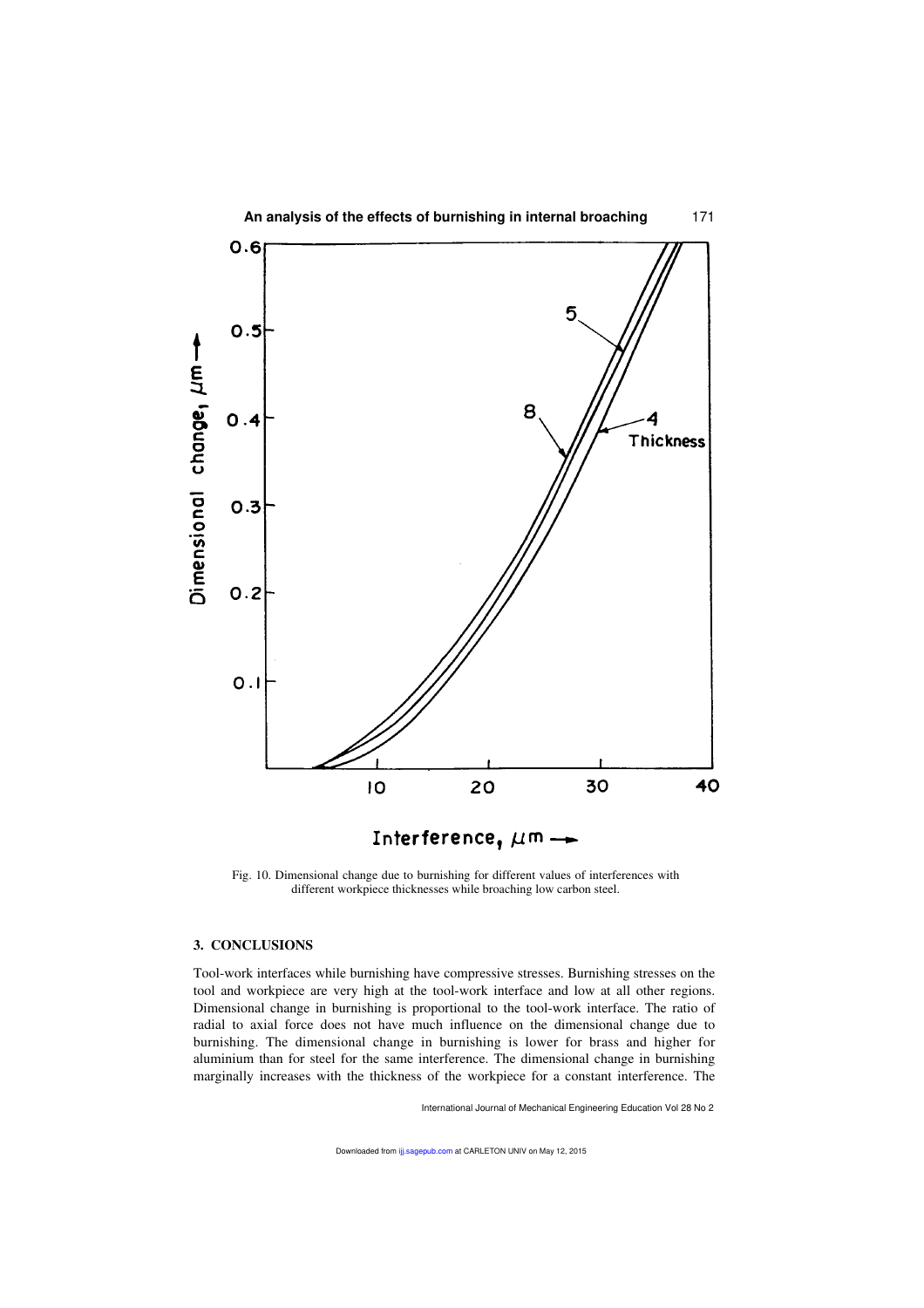

Fig. 11. Residual stresses along the length of the workpiece.

residual stresses along the length of the workpiece have positive values for  $\sigma_r$  and  $\sigma_z$  and negative values for  $\sigma_{\theta}$ . The residual stresses are very high near the inner surface and drop to low values as the diameter increases.

#### **REFERENCES**

- [1] Margulis, D. K. and Olyarov, V. S., 'Axial forces on broach burnishing elements', *Machines and Tooling*, **46**(3), 43–44, (1975).
- [2] Busel, Yu. F. *et al*., 'Design of burnishing rings for heavy-duty broaches', *Soviet Engineering Research*, **2**(7), 74–76, (1982).